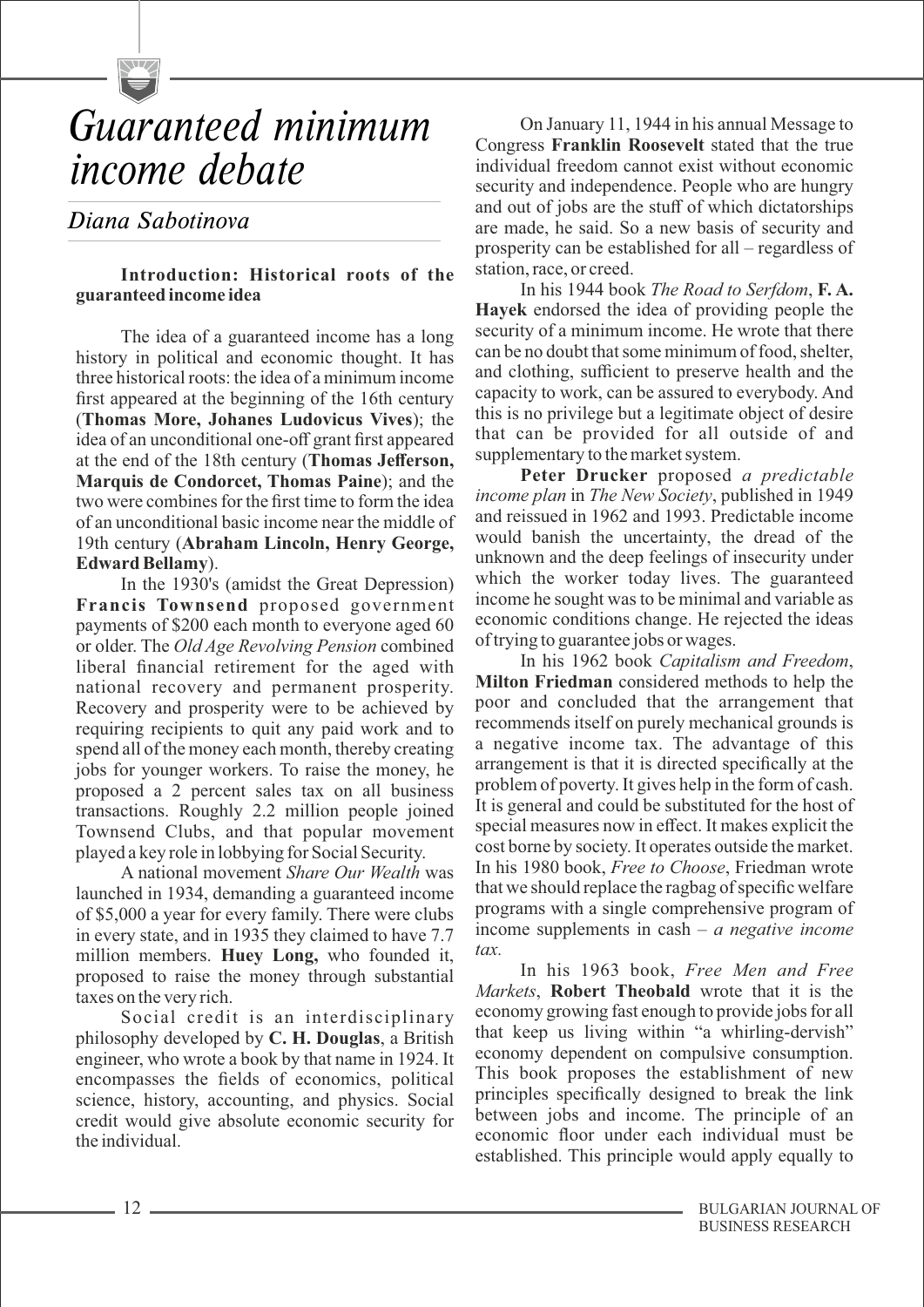

every member of society and carry with it no connotation of personal inadequacy or implication that an undeserving income was being received from an overgenerous government. Basic Economic Security can be best regarded as an extension of the present Social Security to a world in which conventional job availability will steadily decline. We will need to adopt the concept of an absolute constitutional right of income, he wrote.

**John Kenneth Galbraith** called for a guaranteed income in a number of articles in 1960s and in the second edition of his bestselling book, *The Affluent Society*. In 1966 article he wrote that we need to consider the one prompt and effective solution for poverty, which is to provide everyone with a minimum income. In 1999 article he wrote about the unfinished business of the century and millennium, particularly the persistence of a very large number of poor people even in wealthy countries. The answer or part of the answer for him is that everybody should be guaranteed a decent basic income.

In 1968, **Paul Samuelson**, joined four other prominent economists – John Kenneth Galbraith, Robert Lampman, Harold Watts, and James Tobin – and published a letter that called on US Congress "to adopt this year a national system of income guarantees and supplements". The letter was circulated, and more than 1,200 of their colleagues signed on.

In 1968, **Lyndon Johnson** appointed a National Commission on Income Maintenance Programs to study the need of poor Americans and make recommendations. The Commission held hearings around the country over 22 months, and issued a unanimous report in November 1969. In it stated that the main recommendation is for the creation of a universal income supplement program financed and administered by the Federal Government, making cash payments to all members of the population with income needs. The payments would provide a base income for any needy family or individual.

On August 8, 1969, **Richard Nixon** gave a televised address on poverty and welfare in which he stated that nowhere had the failure of the government been more apparent than in its efforts to help the poor and especially the system of public welfare. He proposed the present welfare system to be abolished and a new family assistance system to be adopted in its place. The new system would

establish a basic Federal floor so that children in any state have at least the minimum essentials of life. The Family Assistance Plan (FAP) was in fact a guaranteed income and attracted widespread popular support. It passed in the House of Representatives with two-thirds of the vote first time, by two-to-one the second time. But it was narrowly defeated in the Senate Finance Committee.

Starting in 1968 and running until 1978, the **Federal Office of Economic Opportunity** conducted a series of experiments with guaranteed income in place of welfare. Some sets of facts from the final analysis showed that total work hours declined about 6 percent, and certainly no more than 9 percent. Most of the decline was among wives and teenagers, not the men who were primary wage earners. There were reports of people going back to school, leaving unsatisfying jobs to look for better ones, staying home when ill instead of going to work, taking time off to care for a sick family members.

Senator **George McGovern** campaigned for president in 1972 with an economic platform that called for "Demogrants" (a social dividend) – guaranteed income payments of \$1,000 to every citizen.

**J a m e s To b i n** d e si g n e d G e o r g e McGoverns's guaranteed income plan. He wrote several papers in support of guaranteed income in the 1960s, and signed the letter of support with John Kenneth Galbraith, Paul Samuelson, Robert Lampman, and Harold Watts.

During the debates on Nixon's Family Assistance Plan, **Gerald Ford** was the minority leader in the House and the plan's leading advocate in Congress. He promoted it actively, resisting conservatives' objections, and succeeded twice in winning two-thirds of the vote. After becoming president, he supported the Earned Income Tax Credit (EITC) and signed it into law in 1975. The EITC provides income supplements for poor workers, though not the unemployed. It's a complicated feature of the tax code, and those complications mean that many eligible people do not receive the funds. Even so, it has been by far America's most effective antipoverty program.

Governor of Georgia during the debates about Nixon's Family Assistance Plan, **Jimmy Carter** was the only Southern governor to endorse it. During his 1976 presidential campaign he called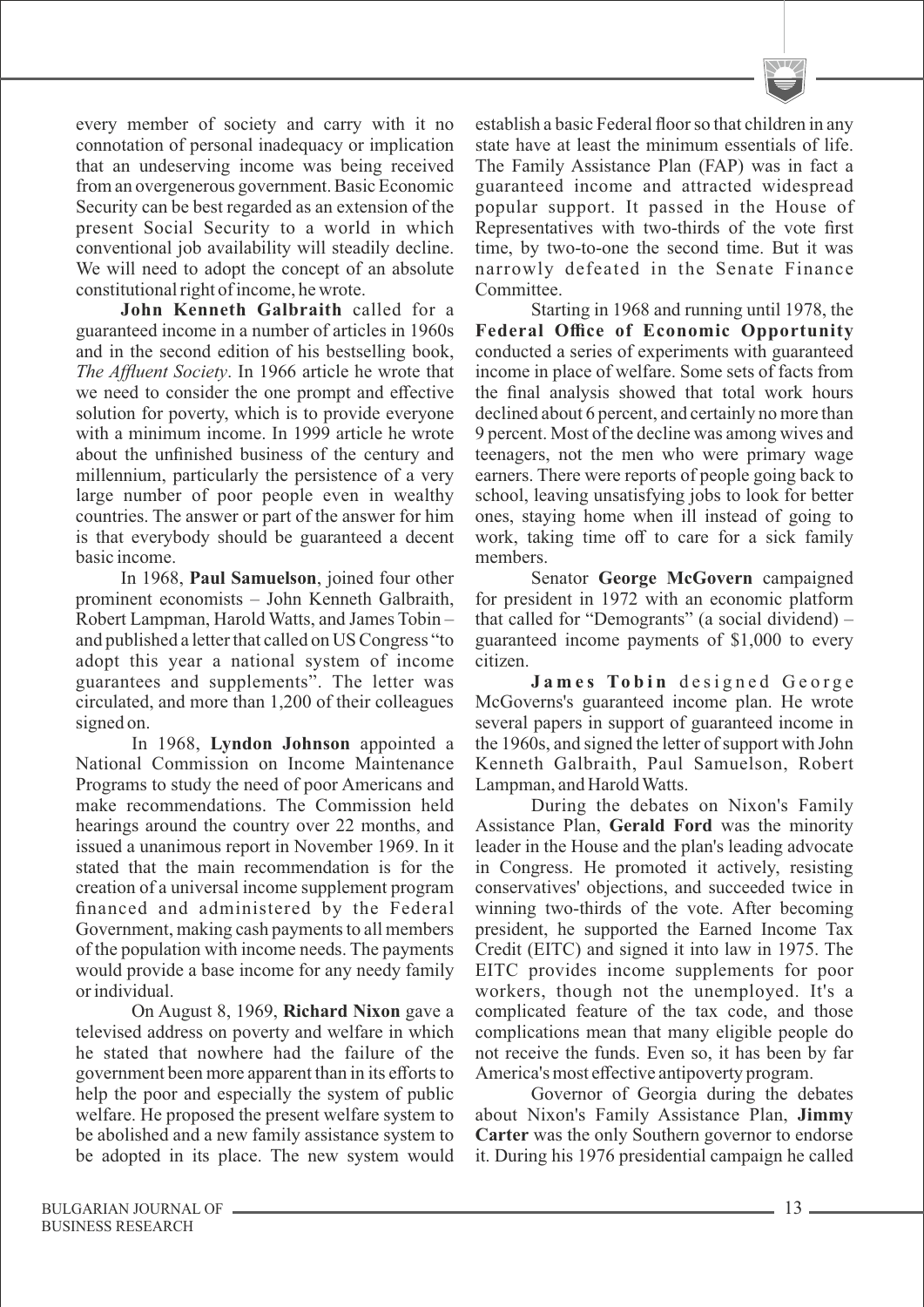for comprehensive welfare reform, and polling data indicated significant popular support for that policy. He proposed a Program for Better Jobs and Income in 1978, but he was unable to get it through Congress.

Oil was found in Alaska in 1969. **Jay Hammond,** a republican, was the governor from 1974 to 1982, and he endorsed the idea of distributing some of the royalty income to residents. The state constitution was amended to create the Alaska Permanent Fund to benefit current residents and future generations. Apercentage of oil royalties goes into the Fund, which is permanent because the money is invested in a diverse portfolio, managed by a semi-independent corporation. Dividends are paid every year to every legal resident who was in the state for more than 6 months of the year. The first dividend was paid in 1982, when every resident received \$1,000; in 2008 it reached \$3,269; in 2016 it is \$1022. The amount fluctuates every year, depending on the price of oil, the investment portfolio, and general economic conditions. Dividends are paid in October as either a check or direct deposit into a bank account. Research has shown that Alaskans use the money to pay off debt, send children to college, save for retirement. During the three decades since it was introduced, every other state has seen a significant widening of income inequality, while Alaska has been the one state with decreasing inequality, and that's due to the *Permanent Fund Dividend.* 

**The Basic Income Earth Network,** BIEN, was founded in 1986 as the Basic Income European Network, and expanded its scope from Europe to the Earth in 2004. It is an international network that serves as a link between individuals and groups committed to or simply interested in basic income. It fosters informed discussions of the topic throughout the world. The founding member of the BIEN is the Harvard University professor, philosopher and political economist **Philippe Van Parijs.** The professor of economic security and labour economics at several universities, **Guy Standing** is a founding member of BIEN and the main organizer of the 2002 BIEN Congress, which was held in Geneva at the headquarters of the International Labour Organization.

Technology and economic trends analyst J**eremy Rifkin**, in his 1995 book *The End of Work*, examines the displacement of workers due to automation and the information age. Since the advances in technology are going to mean fewer and fewer jobs in the market economy, the only effective way to ensure those permanently displaced by machinery the benefits of increased productivity is to provide some kind of government-guaranteed income. With guaranteed income independent of their jobs, workers would be more free to set their own schedules and adapt to changing conditions. That adaptability would allow greater flexibility for employers, plus many benefits for society as a whole.

Yale University professors of law **Bruce Ackerman** and **Anne Alstott** published *The Stakeholder Society* in 1999. They offer a practical plan to reaffirm the reality of a common citizenship. As each American reaches maturity, he or she will be guaranteed a stake of \$80,000. Their plan seeks justice by rooting it in capitalism's preeminent value: the importance of private property. It points the way to a society that is more democratic, more productive and more free. Proposals for a basic income call for guaranteeing an unconditional cash payment each year to each adult. Everyone would get the basic income, regardless of their other income or wealth.This basic income grants freedom and security without strings attached. It automatically supplements low wages without bureaucracy or complex wage subsidies. And with a basic income, more people can choose for themselves whether to work full-time or part-time, making their own tradeoffs between more money and more leisure.

The guaranteed minimum income debate at the beginning of 21 century is reinforced with the revival of the idea of an unconditional basic income (UBI). This term refers to an income benefit scheme in which the state provides a minimum level of basic income on a continuous basis to every adult, irrespective of personal circumstances or need, with no or very few conditions attached.

**Universal**: Every person, irrespective of age, decent, place or residence, profession etc. will be entitled to receive this allocation.

**Individual**: Everyone has the right to UBI on an individual basis as this is the only way to ensure privacy and to prevent control over other individuals. UBI will be independent of marital status, cohabitation or household configuration, or of the income or property of other household or family members.

**Unconditional**: As a human right UBI shall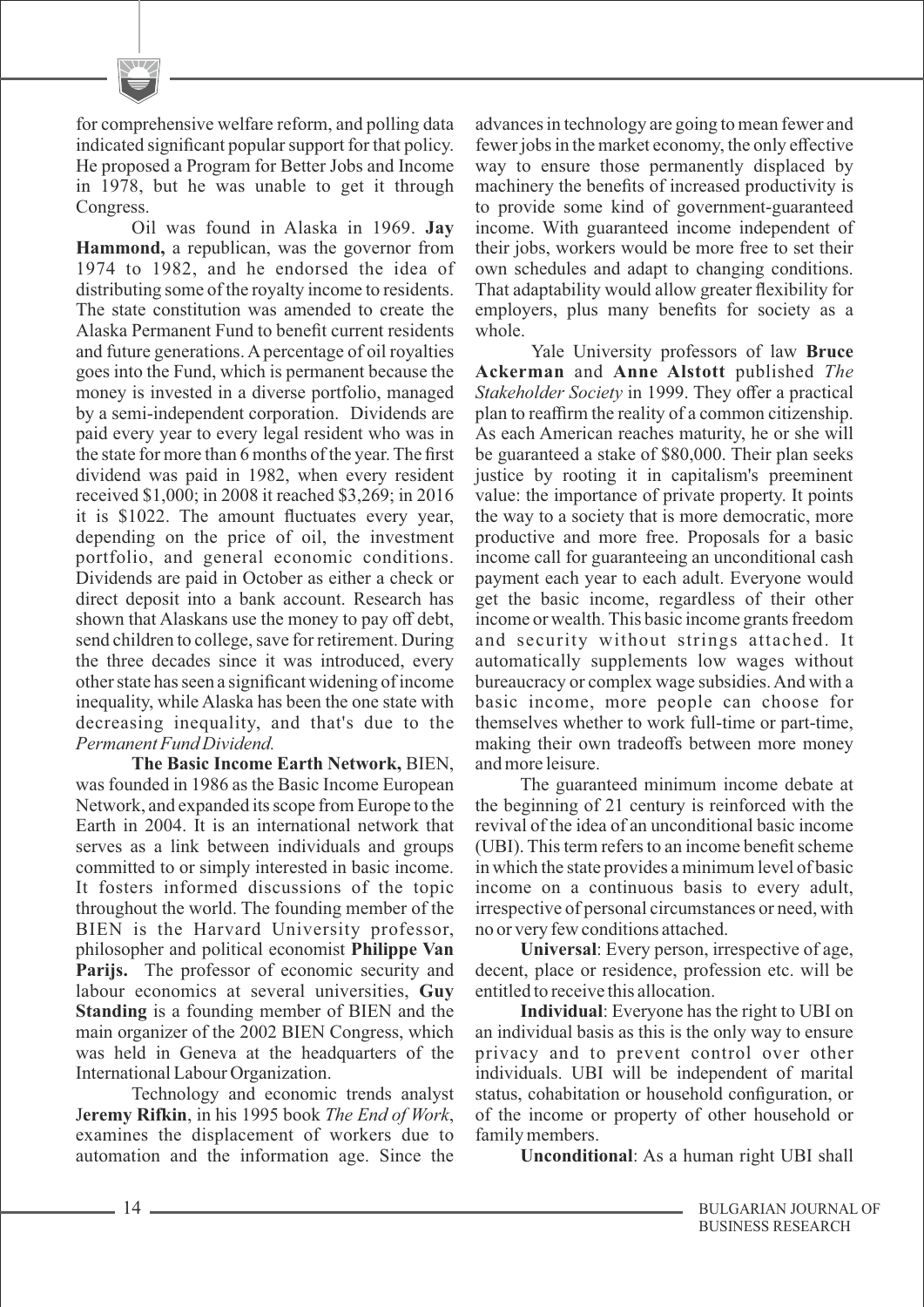not depend on any preconditions, whether an obligation to take paid employment, to be involved in community service, or to behave according to traditional gender roles. Nor will it be subject to income, savings or property limits.

**High enough**: The amount should provide for a decent standard of living, which meets society's social and cultural standards in the country concerned. It should prevent material poverty and provide the opportunity to participate in society and to live in dignity.

#### **The reasons to support the idea of a guaranteed income**

# *Afix to poverty*

A guaranteed income holds the promise to alleviate or even eradicate poverty. In times of growing economic inequality and persistent poverty the idea becomes even more attractive.

#### *Liberty and individual opportunity*

The most powerful arguments are connected with the views of social justice, equality, and freedom. Aguaranteed income allows an individual to realize for oneself the promises and opportunities that society offers.

#### *Social and democratic citizenship*

The economic security a guaranteed income provides is instrumental to self-government in intimate spheres like family, the labour market, and in democratic mechanisms of political government.

# *Gender equality*

Poverty often means reinforcement of discriminatory social and economic relations for women. The gendered division of labour, reflected in women's disproportionate caregiving responsibilities, results in women's more vulnerable status in the labour market. A guaranteed income can encourage the recognition of the full range of human activities, including unpaid caregiving work.

# *Shared social ownership*

Fairness requires that a portion of goods of a society – its collective wealth and resources – be shared with all who make up that society. Examples: the Alaska dividend in the USA and the Alberta prosperity cheque in Canada.

Workers with a guaranteed income could choose to start up a business, work part-time, job share, take a sabbatical, or an interesting but lower paid job. A guaranteed income can give individuals the ability to devote their energies to socially necessary and valuable forms of work that are not paid. It might also enhance the power of labour to bargain effectively with capital.

# *Environmental sustainability*

A guaranteed income could ensure a modest but sustainable standard of living for all, in the context of a more "steady state" economy with lower levels of consumption but greater economic redistribution. It could also undermine "wage slavery" that has been central to the historical development of capitalist economies.

#### **Dimensions of guaranteed income proposals**

Four criteria characterize and distinguish guaranteed income proposals: degree of universality of eligibility; degree of conditionality of entitlement; adequacy of benefit level; integration with other social programs.

# *Universality*

The question of universality refers to the range of the general population that is covered by the policy. The more universal a benefit is, the more general and widespread its potential distribution across the population will be. As a strongly universal benefit a guaranteed income policy would provide for every individual adult member of society, irrespective of income levels. This broad universality makes the issue of cost and distributional equity significant features of the political debate. It raises issues of vertical economic distribution because the wealthy receive the same benefit as individuals at lower income levels.

# *Conditionality*

Conditionality sets out the kind of conditions that are built into a policy that may limit the eligibility of a person otherwise covered by the program. Most existing income security programs have a number of conditions that recipients need to satisfy in order to gain and maintain eligibility. A guaranteed income is distinctive in that it claims to be unconditional. This stands as one of the most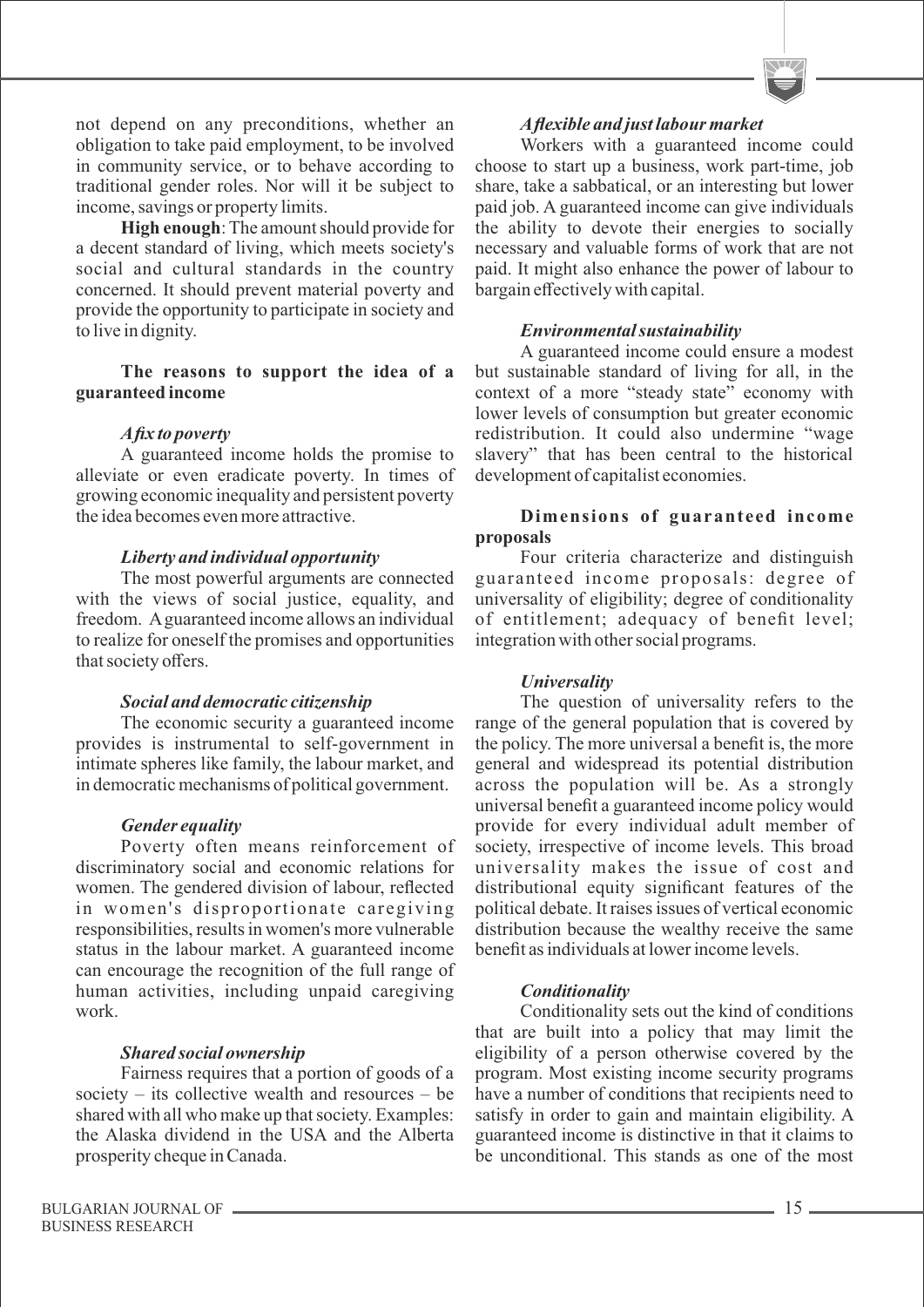significant political obstacles to general acceptance of a guaranteed income reforms.

#### *Adequacy*

Proposals vary greatly in terms of the amount of money that should be paid as a guaranteed income. Some proposed levels exceed, others fall considerably short of, what might be commonly conceived as adequate. A guaranteed income is understood variably as a small "top-up" to other sources of income, as a partial income, or as a fully livable income. Proposals also vary in terms of form and duration of benefit provision. Policy proposals might envision a regular income stream (where payments are received on a weekly, monthly, even yearly basis), or benefits that have a time limit on eligibility (a couple of years).

# *Integration*

A key question is how much a guaranteed income proposal is integrated with other income support programs and the provision of public goods such as health care and social housing. Some proponents of a guaranteed income endorse a basic income as replacement for most other income security programs (such as unemployment insurance, social assistance, and public pensions). Other proposals envision a guaranteed income that is complemented by a number of other publicly provided income supports, services and goods.

# **Models for guaranteed income**

*Minimalist-libertarian model* - *Strong universality and unconditionality of guaranteed income set at a low benefit level with minimal provision of other social goods and income support.*

This model sets a base income guaranteed to all adult residents, with no conditions attached. The benefit is provided at income level which is unlikely to raise individuals out of poverty. The main concern is to protect a paid work incentive. Guaranteed income is paired with elimination of most other income support programs and public services offered by the government. This makes the model strongly universal and unconditional. The adequacy of the model however is weak and it is not integrated with other means of income security and the provision of public goods. An illustration of this kind of model is the Milton Friedman's proposal for an income security scheme targeted at low-income

people delivered through a "negative income tax" mechanism.

*Mixed welfare model* - *Guaranteed income models that closely resemble existing social assistance (welfare) schemes with partial and conditional benefits, and a range of both benefits levels and integration with other social programs.*

Guaranteed income proposals in this model are partial and typically extended to a limited part of the population, based on variables such as age, income level, and labour marker participation. These proposals are not fully universal and also vary in terms of how adequate or unconditional the benefit is. Their key characteristic is the mix of income security measures. This makes the model strong on integration of a limited guaranteed income with other income security programs. Guaranteed income elements of the minimalist proposals are often characterized by low benefits, a limited number of recipients and frequent linkage to paid work – they have weak adequacy, reduced universality, and varied conditionality elements. Integration with other income security measures of a more traditional and individualistic sort is high. Other more generous proposals may have longterm, adequate, and non-stigmatizing income benefits to persons not expected to participate in the labour market (the elderly and persons with serious disabilities), paired with short-term, emergency assistance for other individuals, along with extended coverage and higher benefit levels for programs such as unemployment insurance. Income support is seen as linked with the collective provision of social goods; elements of universality and adequacy are strong.

*Strong basic income model* - *Strong universality and unconditionality paired with more generous benefit levels and variable integration with other programs.*

In this model a guaranteed income should provide the material basis for real freedom for all through a significant redistribution of wealth. Proposals of this type seek to eliminate poverty and ensure a universal and unconditional livable income. In this model the benefit is paid by the state out of publicly controlled resources to every individual (or household unit), regardless of the income or wealth of that individual (or household unit). The payment would be in cash and would have no restrictions as to how it is spent. It would be paid on a regular basis, say evert month. All members of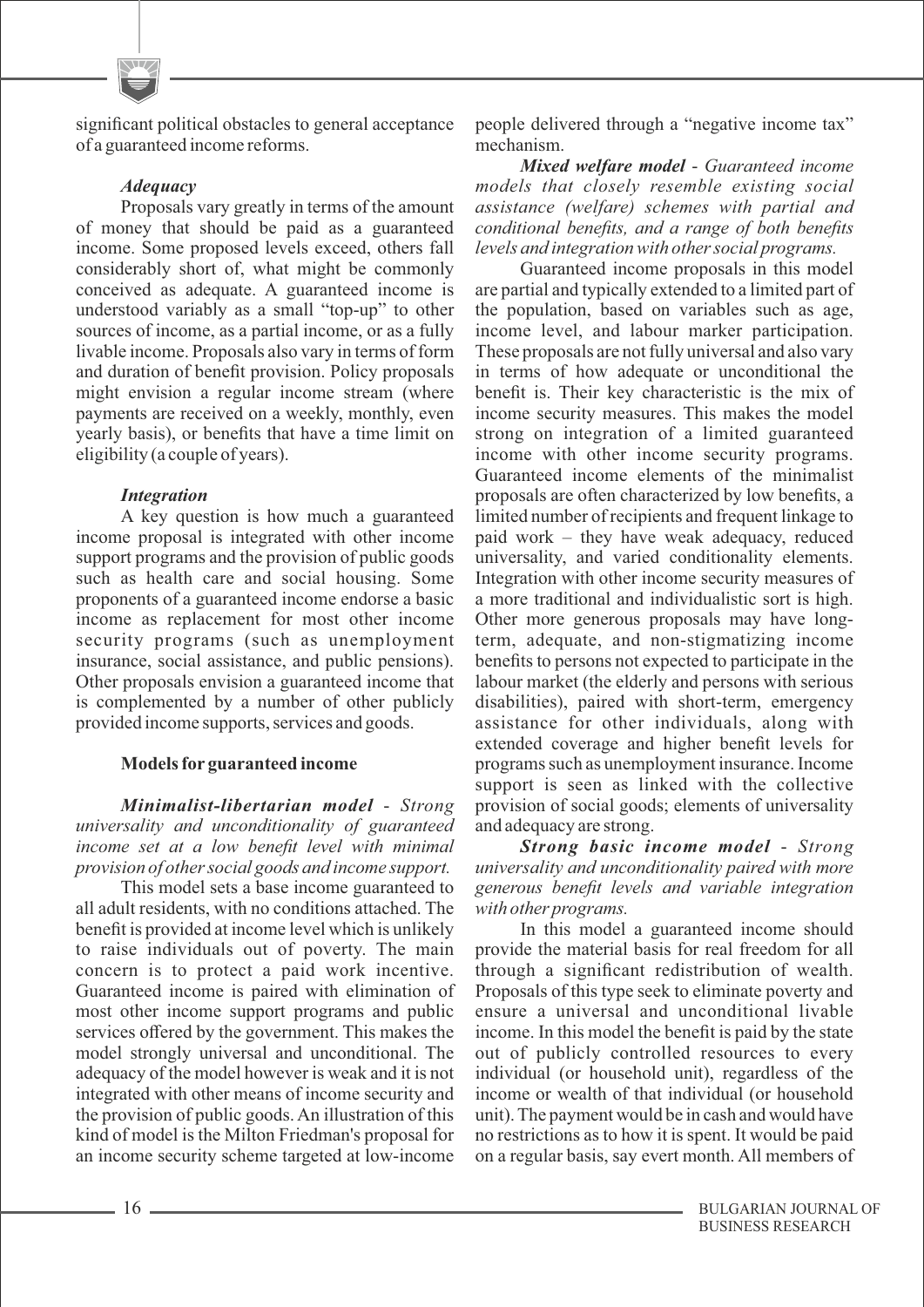a given society would receive the income, although what is meant by members can vary (membership may be restricted to legal citizens or may include all legal permanent residents). The payment is unconditional: no means test or work requirement would accompany it. The level of income guaranteed is formulated to lift each individual recipient's income above the poverty line or some other indicator of adequacy. For such a model argues Philippe Van Parijs (Parijs thinks this kind of reform is as important as the abolition of slavery or the introduction of universal suffrage).

#### **Critique of the idea of a guaranteed income**

#### *Work incentive effect*

Someone in receipt of a generous unconditional benefit may no longer wish to work. This may be particularly true if work is tiresome and low paying and the recipient decides that the combination of leisure time and guaranteed income is preferable to whatever the additional benefits of paid work might be. If large numbers of individuals opt out of paid work to live on their guaranteed incomes, economic productivity and growth may be imperiled. Proponents of guaranteed income have a range of responses. They argue that a guaranteed income is actually facilitative of more creative, flexible, and productive involvement in a greater variety of work and paid labour. Connected to concerns about labour force involvement are criticisms that a guaranteed income will amount to no more than simple employer subsidization and an incentive for employers to reduce workers' wages. A guaranteed income, from this angel, looks too much like a subsidy to employers and an incentive to low wages.

#### *Reciprocity*

Providing a guaranteed income to individuals who choose not to "work" – either in the paid labour market or in community enhancing activities – offends the moral principle of reciprocity. At a minimum, individuals have a duty to work according to their abilities. To receive something for nothing is unjust. From this perspective, the decoupling of income from contribution simply encourages parasitism. Rather than being a significant step towards de-commodification and engaged community involvement, guaranteed income is seen by some as the ultimate "passive benefit".

#### *Cost*

Any version of guaranteed income – whether universal or targeted, delivered as a demogrant or though negative income  $tax - obviously$  involves substantial government spending. Raising taxes is politically unpopular. So committing substantial public revenue to ensure basic economic security for all is seen by many as beyond the realm of the "reasonably discussable". Economists model the cost of several variations of what they designate as "Basic Income" (a universal, non-taxable benefit set at the poverty line so as to eliminate poverty, at least in principle) and "Guaranteed Income" (that would be paid out as a universal benefit set below the poverty line, coupled with a tax-back rate on earned income). The first variation was found to be very expensive and the second to be much less expensive while at the same time reducing poverty more efficiently.

#### **Other Issues**

#### *Ideological resonance*

A guaranteed income program requires the state to redistribute income more broadly and more fairly. Emphasis on a guaranteed income alone as the centrepiece of social welfare provision may divert attention from the unjust working of the market – both the market's provision of services and its treatment of workers. Areform program that does little else than put some money into everyone's pockets is unlikely to achieve an adequate redistribution of social and economic resources. If a guaranteed income is also used as an excuse or reason to cancel other forms of social spending and social programming – as some right wing advocates of the plan envision – the overall distributive effect of guaranteed income implementation may be regressive and less just. Guaranteed income proposals may also risk over-emphasizing the importance of private action and ignoring the roles that public responsibility, public provision, and public ordering of community institutions can play in securing individual and community welfare (volunteer community work).

Social welfare goods cannot be provided adequately by the private market alone. Many such goods require collective, public provision – like medical care, social insurance, education, child